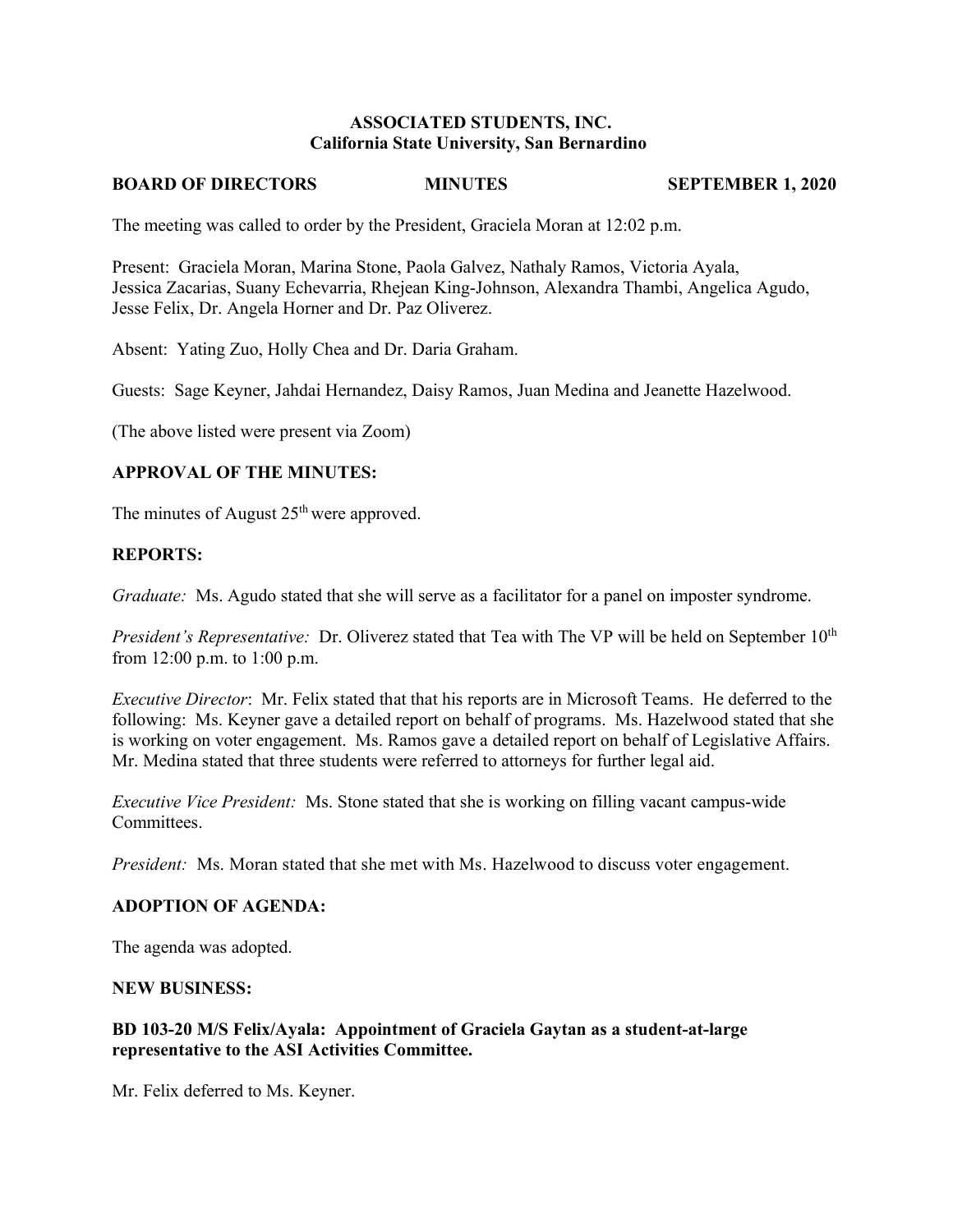Ms. Keyner spoke in favor of Ms. Gaytan.

Passed (10/0/0).

### **BD 104-20 M/S Ayala/Zacarias: Appointment of Jahdai Hernandez as a student-at-large representative to the ASI Activities Committee.**

Ms. Ayala deferred to Ms. Keyner.

Ms. Keyner spoke in favor of Ms. Hernandez. She deferred to Ms. Hernandez who stated that she is excited to serve as a student-at-large representative to the ASI Activities Committees.

Passed (10/0/0).

### **BD 105-20 M/S Felix/Echevarria: Appointment of three Board of Directors representatives to the ASI Finance Committee.**

Ms. Galvez stated that three BoD representatives are needed to sit on the Finance Committee. The Finance Committee meetings will be held on Tuesdays from 8:30 a.m. to 10:30 a.m.

Discussion followed.

Ms. Ayala nominated herself to sit on the Committee.

Ms. Agudo nominated herself to sit on the Committee.

Mr. Felix nominated Ms. King-Johnson. The nomination was not accepted.

Mr. Felix nominated Ms. Ramos to sit on the Committee. The nomination was accepted.

Passed (10/0/0).

### **BD 106-20 M/S Felix/Echevarria: Appointment of Juan Medina as a corporate representative to the ASI Policy Committee.**

Mr. Felix spoke in favor of Mr. Medina.

Passed (10/0/0).

# **BD 107-20 M/S Felix/Ayala: Appointment of Maxine Vista as a corporate representative to the ASI Policy Committee.**

Mr. Felix spoke in favor of Ms. Vista.

Ms. Moran passed the gavel to Ms. Stone.

Ms. Moran stated that Ms. Vista has demonstrated leadership skills and will be a great representative